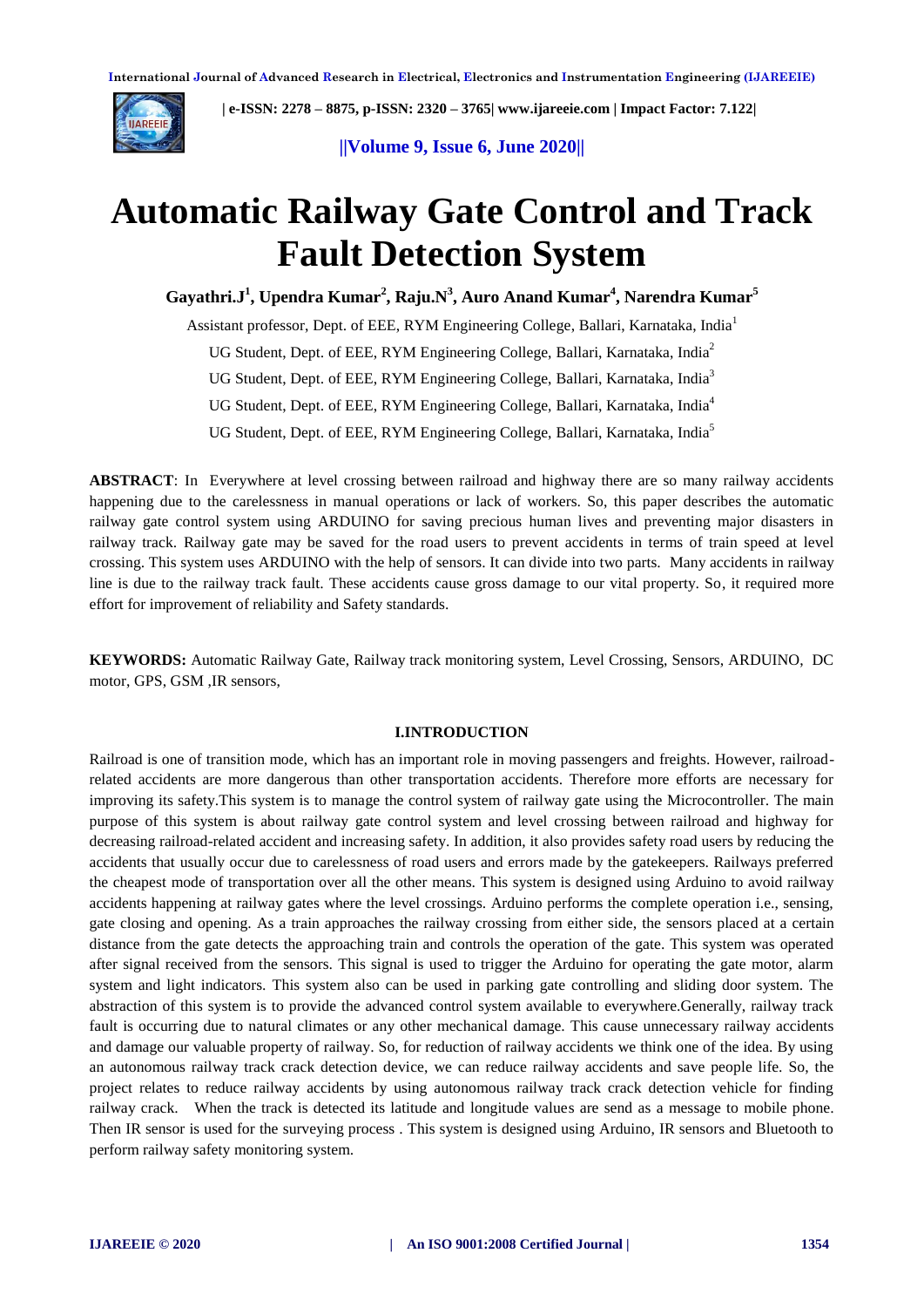

 **| e-ISSN: 2278 – 8875, p-ISSN: 2320 – 3765| [www.ijareeie.com](http://www.ijareeie.com/) | Impact Factor: 7.122|** 

**||Volume 9, Issue 6, June 2020||** 

## **II.SYSTEM MODEL AND ASSUMPTIONS**



**Fig: - 1 BLOCK DIAGRAM OF AUTOMATIC RAILWAY GATE CONTROL**

#### **Automatic Railway Gates Operation**

In India the average maximum speed at which a train moves is 91.82km/hr and the minimum speed of a passenger/goods train is 59km/hr. Hence the ideal distance at which the sensors could be placed to detect the arrival and departure of the train is 3 Km from the level crossings and thus the gate will not be closed for more than 5 minutes. The proposed technique uses two IR sensors (IR1, IR2), one 16x2 LCD, an ULN driver, a relay, a DC motor and one Buzzer (B) for the automation process of railway gates operation.The proposed system is practically experimented as a working model prototype. The major components used in the model are an 80cm diameter railway tracks, a toy train, two IR sensors, a dc motor with which the gate operates, the traffic signals, GSM Modem to convey message and buzzer to indicate the arrival of train to the traffic. Gate operation: An IR sensor is placed at a distance either side of the level crossing. The toy train passes the first sensor and when it is detected by the sensor, a RED LED glows at the level cross indicating the traffic that the gate is about to close and closes the gate with the help of motors. When the second sensor senses the departure of the train the LED will turn off and the gates will open.



 **Fig: - 2 BLOCKDIAGRAM OF RAILWAY TRACK FAULT DETECTION SYSTEM**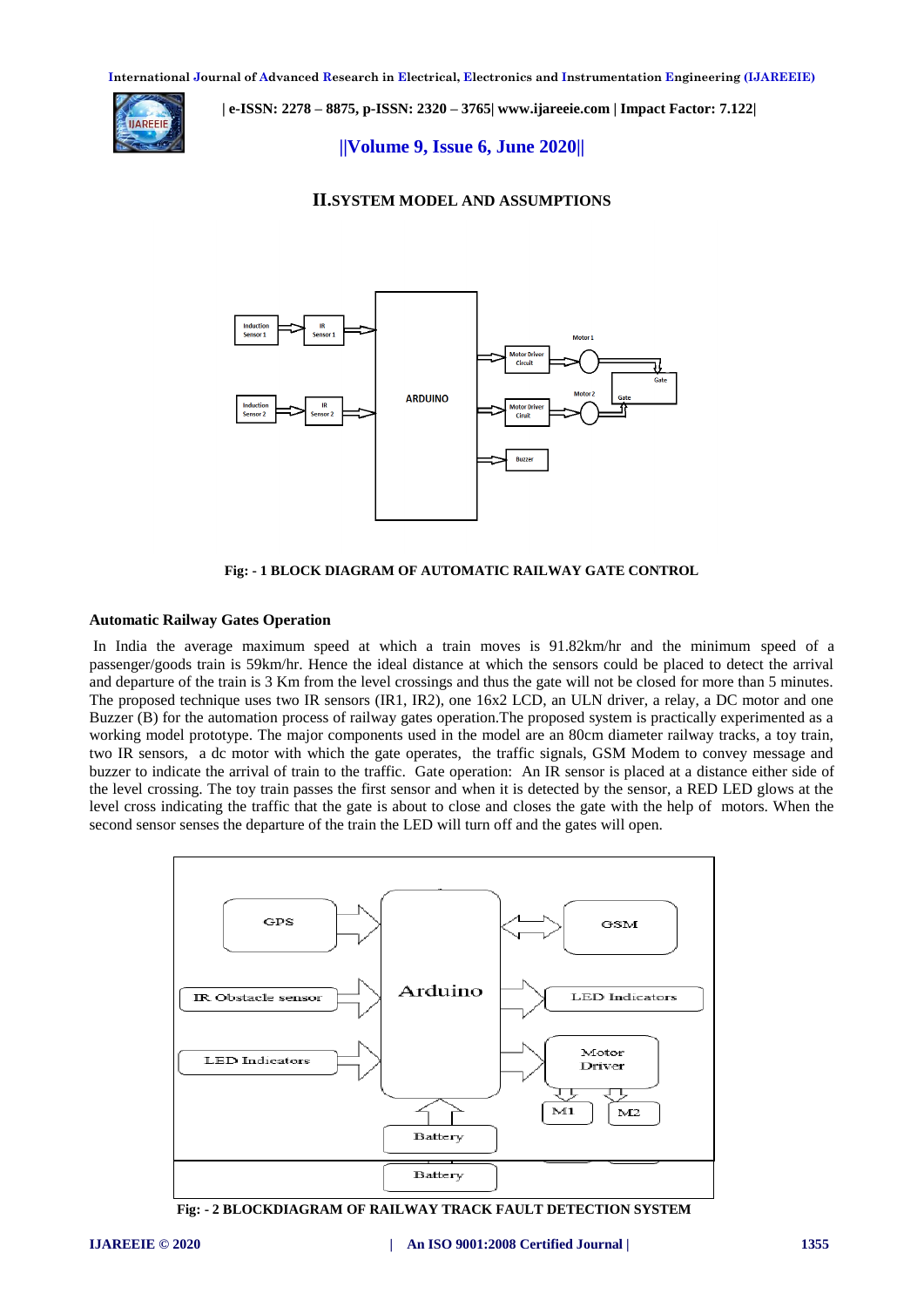

 **| e-ISSN: 2278 – 8875, p-ISSN: 2320 – 3765| [www.ijareeie.com](http://www.ijareeie.com/) | Impact Factor: 7.122|** 

# **||Volume 9, Issue 6, June 2020||**

#### **Working:**

The block diagram shows basic construction of railway track fault detection system which is used for crack detection. The central component of this project is Arduino. The main objective of the project is to define any railway track fault using this system, which can be implemented in by Railway. The proposed of this project is simplify the railway line maintenance and easy to find the fault. The main design of the autonomous track detection vehicle and Arduino software related to it are very simple and can be easily adopted by the present system. The current system has railway laborers walking on the railway tracks and detecting the fault manually. This requires a lot of time and labor. In some countries railway crack detection is carried out using LDR sensors. In its placed we are using IR sensor for railway track crack detection. When the vehicle is Powered On, it moves along the model track. The IR Obstacle sensors monitors the condition of the tracks. When a crack is detected by the IR sensor the vehicle stops at once, and the GPS receiver triangulates the position of the vehicle to receive the Latitude and Longitude coordinates of the vehicle position, from satellites. The Latitude and Longitude coordinates received by GPS are converted into a text message which is done by Arduino. The GSM module sends the text message to the predefined number with the help of SIM card that is inserted into the module. Once crack is detected the message has been successfully sent to the number, the vehicle stops its movement.

#### **III.ADVANTAGES**

- Quick tracking of the cracks on the railway tracks and can rectify easily.
- Easy to automate unmanned level crosses.
- Can avoid accidents due to trains coming on the same tracks.
- Reduces chances of human error.
- Sefety and quality of services.

## **IV.APPLICATIONS**

- To automate unmanned level crosses.
- To track cracks on railway tracks.
- Helps to reduce man power.

# **V. RESULT AND DISCUSSION**



#### **Fig: 3: RESULT**

 We are implementing simple autonomous vehicle for detection of railway tracks crack. But here we can see the sensing speed of sensors is less accurate. So, some time it will be failing to detect the crack. Overall speed of our autonomous vehicle is also less. In rainy season and any different atmosphere is not working properly and fail to detect the crack. The design is expected to be robust and cost effective and will also function efficiently. This